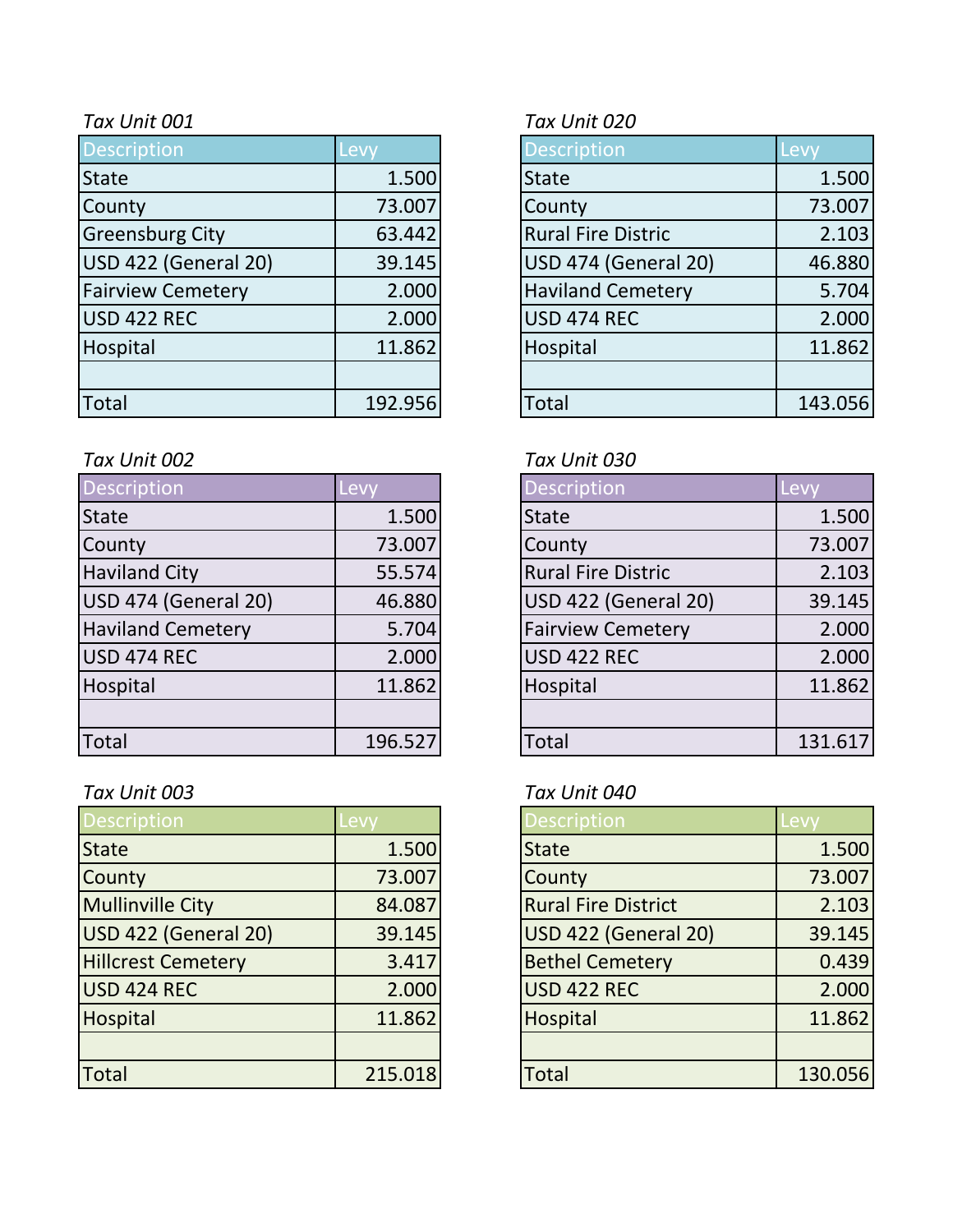| Description                | Levy    |              | <b>Description</b>         | Levy    |
|----------------------------|---------|--------------|----------------------------|---------|
| <b>State</b>               | 1.500   | <b>State</b> |                            | 1.500   |
| County                     | 73.007  | County       |                            | 73.007  |
| <b>Rural Fire District</b> | 2.103   |              | <b>Rural Fire District</b> | 2.103   |
| USD 422 (General 20)       | 39.145  |              | USD 422 (General 20)       | 39.145  |
| <b>Fairview Cemetery</b>   | 2.000   |              | <b>Haviland Cemetery</b>   | 5.704   |
| USD 422 REC                | 2.000   |              | <b>USD 422 REC</b>         | 2.000   |
| Hospital                   | 11.862  |              | Hospital                   | 11.862  |
|                            |         |              |                            |         |
| Total                      | 131.617 | <b>Total</b> |                            | 135.321 |

# *Tax Unit 060 Tax Unit 090*

| Description                | Levy    | <b>Description</b>         | Levy    |
|----------------------------|---------|----------------------------|---------|
| <b>State</b>               | 1.500   | <b>State</b>               | 1.500   |
| County                     | 73.007  | County                     | 73.007  |
| <b>Rural Fire District</b> | 2.103   | <b>Rural Fire District</b> | 2.103   |
| USD 422 (General 20)       | 39.145  | USD 474 (General 20)       | 46.880  |
| <b>Hillcrest Cemetery</b>  | 3.417   | Soldier Creek Cemetery     | 0.000   |
| USD 422 REC                | 2.000   | <b>USD 474 REC</b>         | 2.000   |
| Hospital                   | 11.862  | Hospital                   | 11.862  |
|                            |         |                            |         |
| <b>Total</b>               | 133.034 | Total                      | 137.352 |

# *Tax Unit 070 Tax Unit 100*

| <b>Description</b>         | Levy    | <b>Description</b>         | Levy    |
|----------------------------|---------|----------------------------|---------|
| <b>State</b>               | 1.500   | <b>State</b>               | 1.500   |
| County                     | 73.007  | County                     | 73.007  |
| <b>Rural Fire District</b> | 2.103   | <b>Rural Fire District</b> | 2.103   |
| USD 422 (Genreal 20)       | 39.145  | <b>USD 422</b>             | 39.145  |
| <b>Hillcrest Cemetery</b>  | 3.417   | <b>No Cemetery</b>         | 0.000   |
| USD 422 REC                | 2.000   | <b>USD 422 REC</b>         | 2.000   |
| Hospital                   | 11.862  | Hospital                   | 11.862  |
|                            |         |                            |         |
| Total                      | 133.034 | <b>Total</b>               | 129.617 |

# *Tax Unit 050 Tax Unit 080*

| <b>Description</b>          | Levy    |
|-----------------------------|---------|
| <b>State</b>                | 1.500   |
| County                      | 73.007  |
| <b>Rural Fire District</b>  | 2.103   |
| <b>USD 422 (General 20)</b> | 39.145  |
| <b>Haviland Cemetery</b>    | 5.704   |
| <b>USD 422 REC</b>          | 2.000   |
| Hospital                    | 11.862  |
|                             |         |
| otal.                       | 135.321 |

| Description                   | Levy    |
|-------------------------------|---------|
| <b>State</b>                  | 1.500   |
| County                        | 73.007  |
| <b>Rural Fire District</b>    | 2.103   |
| USD 474 (General 20)          | 46.880  |
| <b>Soldier Creek Cemetery</b> | 0.000   |
| <b>USD 474 REC</b>            | 2.000   |
| Hospital                      | 11.862  |
|                               |         |
| Total                         | 137.352 |

| Description                | Levv    |
|----------------------------|---------|
| <b>State</b>               | 1.500   |
| County                     | 73.007  |
| <b>Rural Fire District</b> | 2.103   |
| <b>USD 422</b>             | 39.145  |
| <b>No Cemetery</b>         | 0.000   |
| <b>USD 422 REC</b>         | 2.000   |
| Hospital                   | 11.862  |
|                            |         |
| <b>Total</b>               | 129.617 |